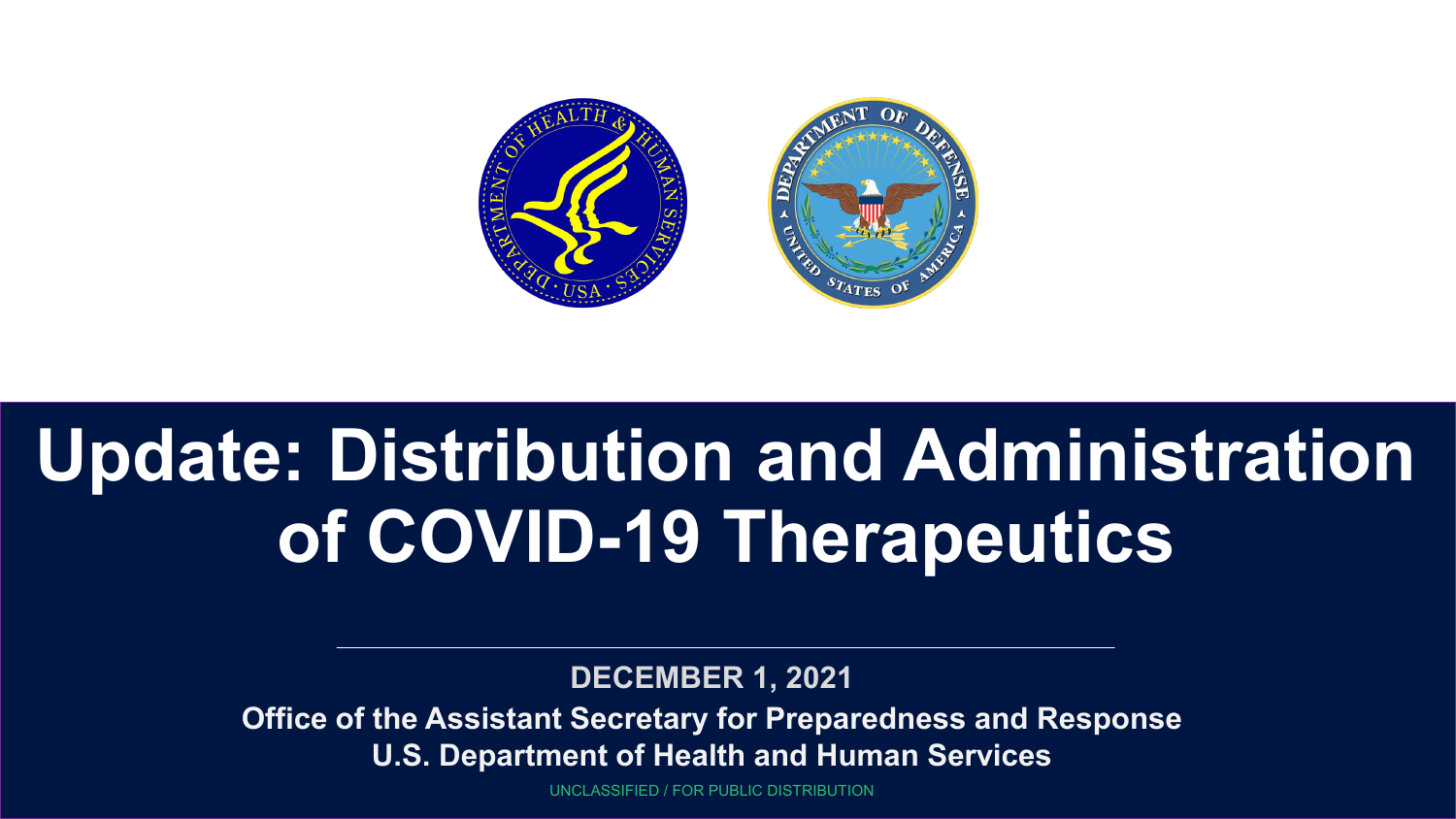## **Agenda**

- **1. Distribution and Utilization Overview**
- **2. Current Product Distribution Process**
- **3. This Week's Distributions**
- **4. Re-allocation of "Swept" mAbs**
- **5. Reporting Requirements**
- **6. Treatment Guidelines and Logistical Constraints**
- **7. HPOP Overview**
- **8. Planning for Future Therapeutics**
- **9. Prevalence of Delta Variant Nationally**
- **10. Frequently Asked Questions**
- **11. Upcoming webinars and helpful resources**
- **12. Discussion / Q&A**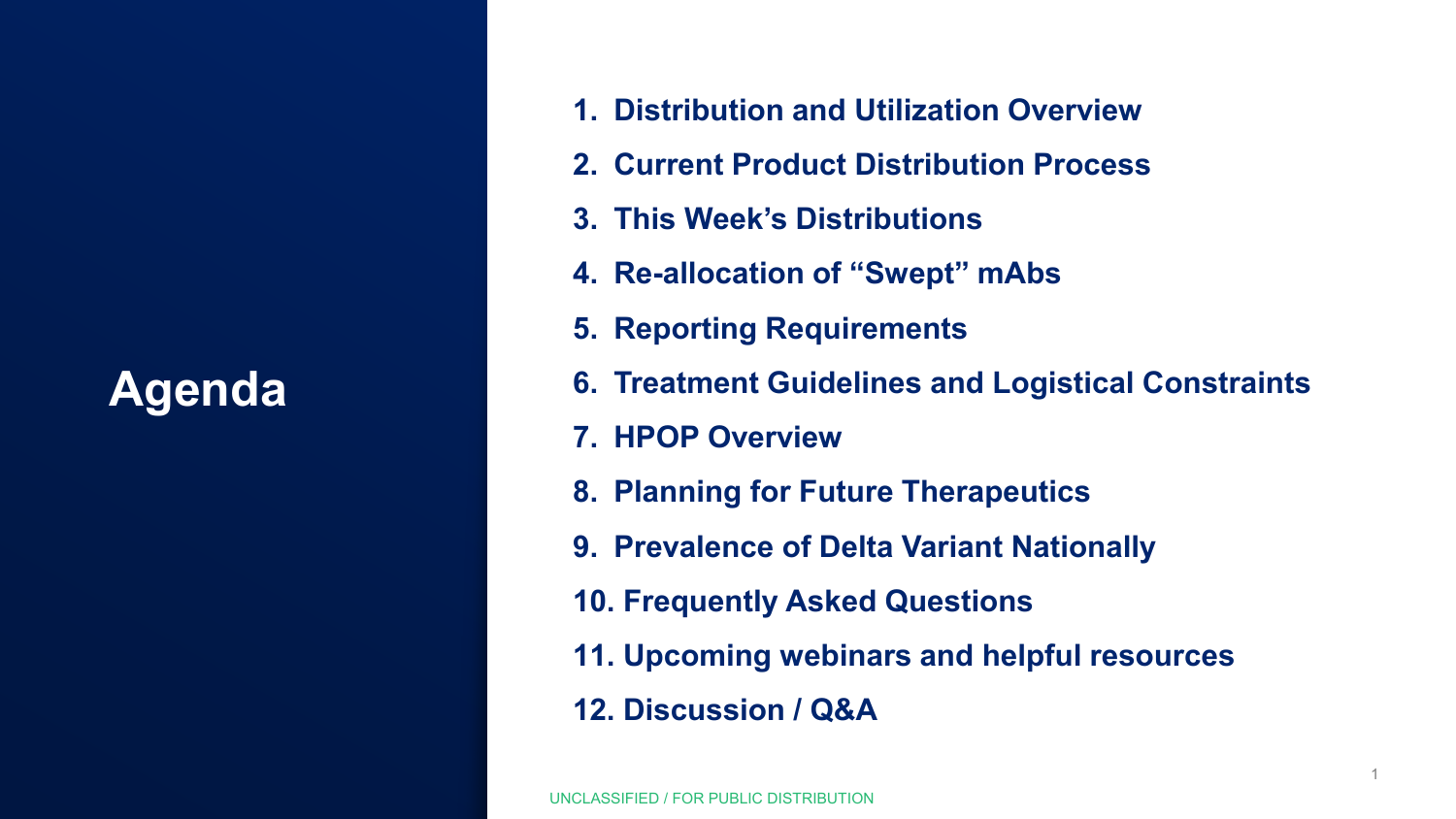# **Distribution and utilization summary**

#### **3.6M**

Shipped through all Tx programs<sup>1</sup>

## **9,290**

Number of sites shipped to1

**2.1M**

Total reported usage<sup>2</sup>

**58.3%**

 $%$  of distributed supply used<sup>3</sup>

1. Total for entire period 2. Total usage as reported since 12/9 3. Reported through date 11/17 Note: Number of sites, % of total stock on hand and total reported usage is updated weekly Source: ABC Distribution reports, TeleTracking, State Reports

UNCLASSIFIED / FOR PUBLIC DISTRIBUTION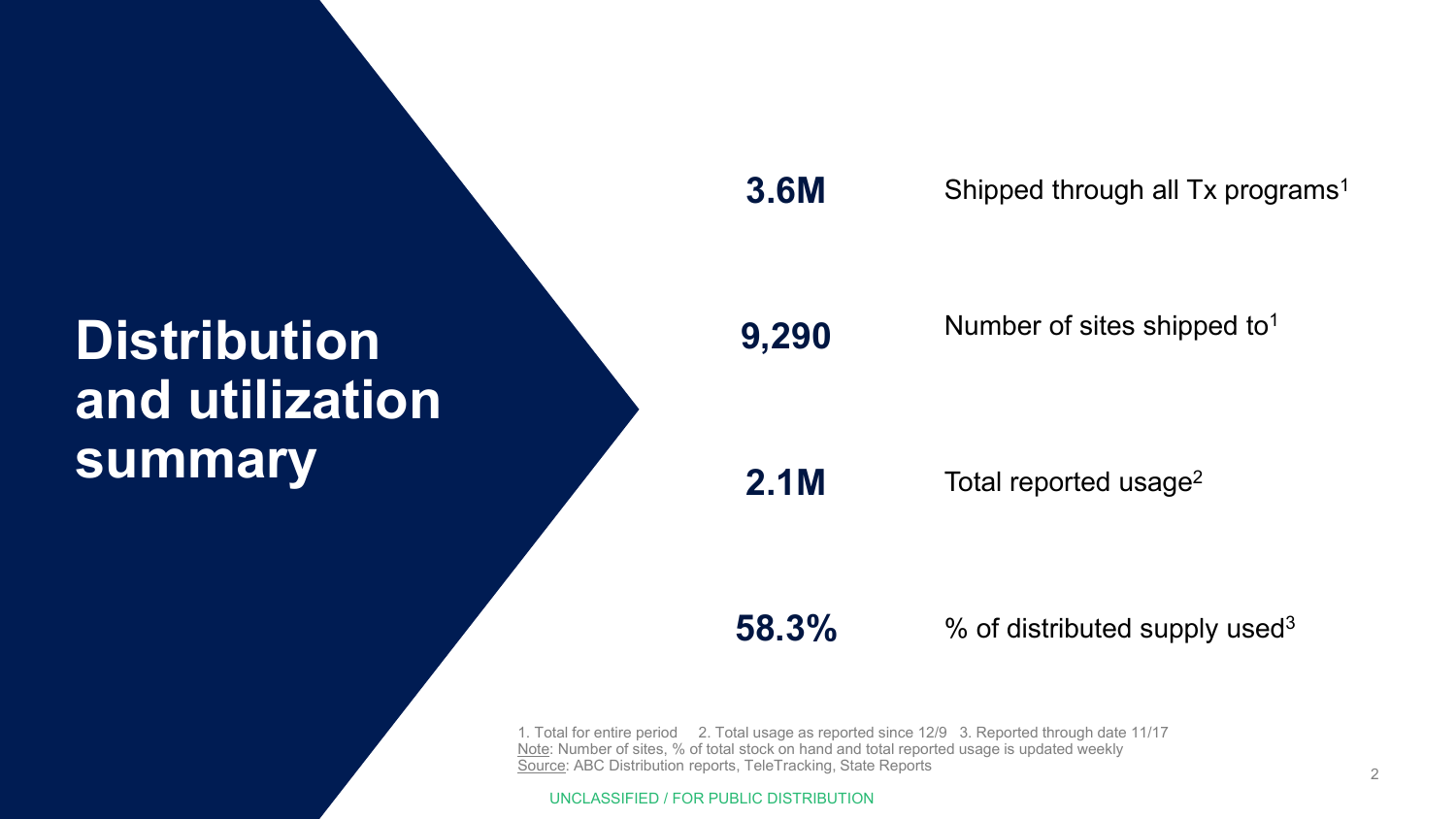## **Current Distribution Process: State/Territory-Coordinated System**

- $\triangleright$  State/territory-coordinated distribution system helps maintain equitable distribution, both geographically and temporally-providing states and territories with consistent, fairly-distributed supply over the coming weeks and while the USG works to procure additional supply
- $\triangleright$  Administration sites no longer order directly from the distributor
- $\triangleright$  USG determines weekly distribution amounts to states and territories
- $\triangleright$  State/Territorial Health Departments determine where product goes in their jurisdictions

**USG determines weekly distribution amounts; states/territories identify receiving sites and allocate amounts**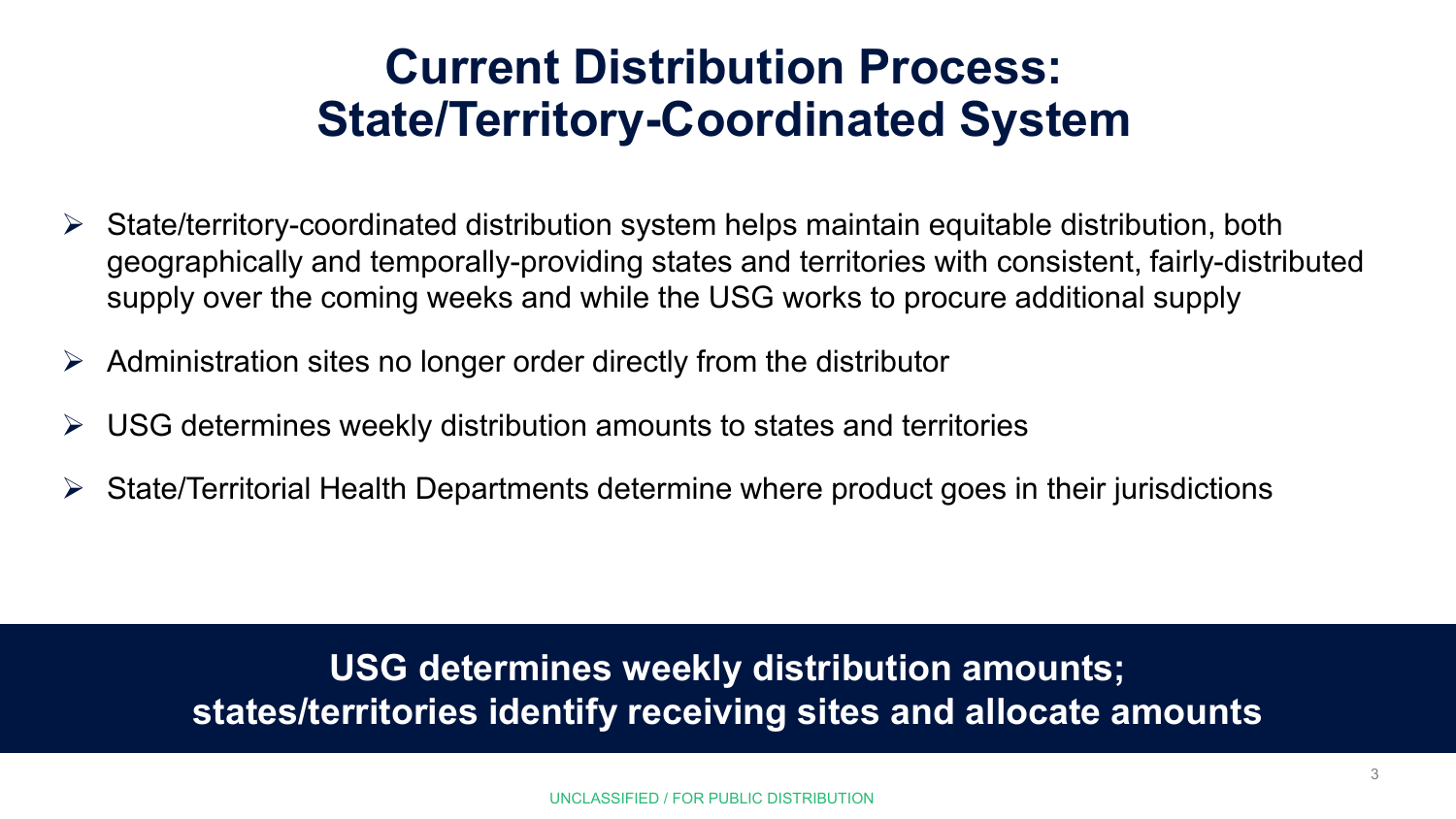# **About The Current Distribution: Cycle 11 (Nov 29-Dec 12)**

- $\triangleright$  No change to base distribution methodology
- $\triangleright$  Current distribution is for a two-week cycle
	- **Product can be ordered throughout entire cycle up to allocated amount**
- $\triangleright$  Distributing about 201,592 total doses of mAbs this cycle
	- REGEN-COV (111,492), bam/ete (90,100), sotrovimab (0)
	- REGEN-COV (Regeneron) and bam/ete (Lilly) are included in the distribution for cycle 11
	- No sotrovimab (GSK) is included for distribution during this cycle
	- We have substantially more bam/ete (Lilly) in stock and as a result did not include sotrovimab (GSK) in this cycle's distribution
	- Moving forward, we expect a 50:50 ratio of REGEN-COV to bam/ete and/or sotrovimab
	- Approved requests for additional product will likely be filled with bam/ete; receiving jurisdictions should plan accordingly
	- Distributing to state/territorial health departments, federal partners

## **Current Distribution Cycle Spans Two Weeks**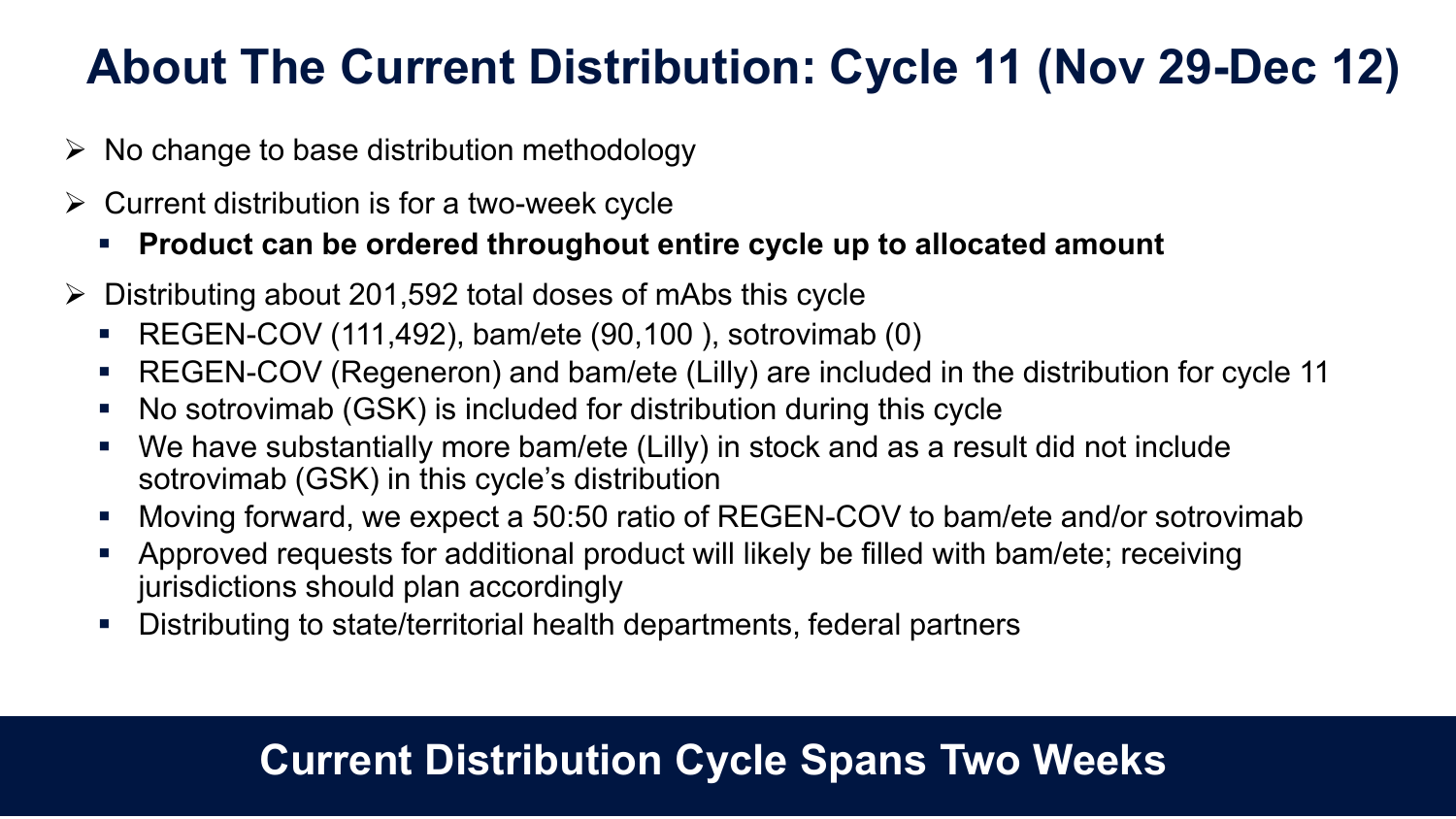## **About The Current Distribution: Cycle 11 (Nov 29-Dec 12)**

- Product not identified by health departments for allocation to jurisdictions by **5:00 pm ET on Friday, Dec 10<sup>th</sup>** will be "swept" for re-allocation
- $\triangleright$  USG contacting S/THOs in jurisdictions with high ordering + low utilization/high stock on hand to better understand needs; allocations for those jurisdictions may be adjusted

## **Current Distribution Cycle Spans Two Weeks**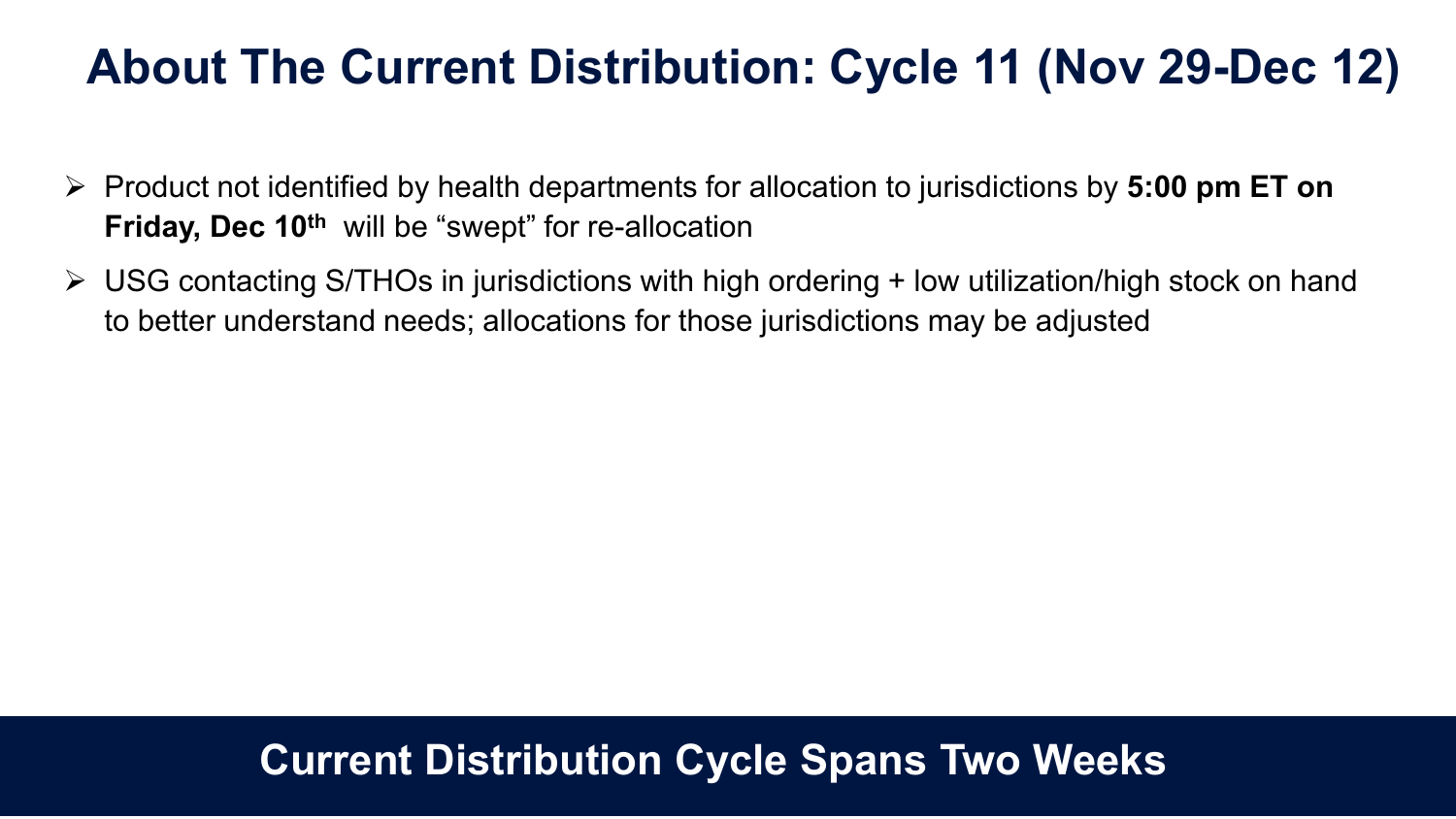# **Weekly Re-allocation of "Swept" Product (Federal Pool)**

- Some areas experiencing increase in cases; need for additional mAbs above standard allocation
- USG implemented same-cycle re-allocation of mAbs not identified for distribution by health depts.
- $\triangleright$  mAbs not identified for distribution by 5:00 pm ET on the second Friday of the two-week distribution cycle are "swept" into the Federal Pool for re-allocation to needed jurisdictions; cut-off for Cycle 11 is 5:00 pm ET on Friday, Dec 10<sup>th</sup>
- Health department officials can request a portion of "swept" mAbs from the Federal Pool through their ASPR/REC if the jurisdiction:
	- Has reported in HHSProtect mAb utilization of at least 70% of their allocation from the previous distribution cycle
	- Has reported in HHSProtect an inventory on hand of less than 3 weeks of mAb product based on utilization and current inventory, as reported for the previous distribution cycle

**Same-cycle re-allocation of mAbs not identified for distribution by health departments**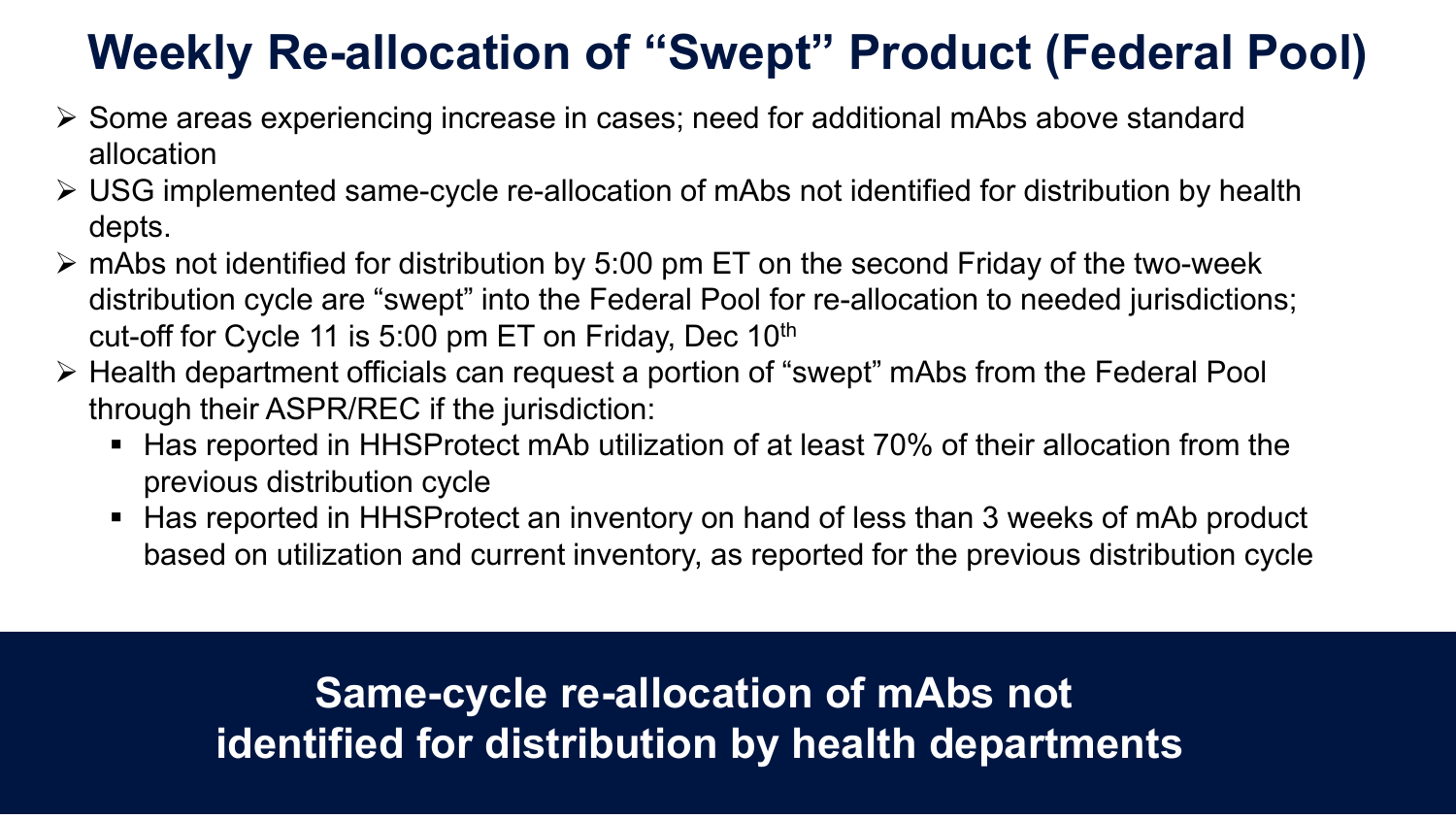## **Weekly Re-allocation of "Swept" Product (Federal Pool)**

- $\triangleright$  The Federal Pool is in place to support jurisdictions that may have an immediate need for more mAbs above their allocated amount. The Federal Pool allows equitable access to product that other jurisdictions did not need and did not order.
- To date, in most weeks, the majority of REGEN-COV is ordered by jurisdictions leaving less REGEN-COV product for the Federal Pool.
- Alternative products (such as bam/ete) are more readily available in the Federal Pool to support jurisdictions' requests. As such, jurisdictions that are experiencing higher demand for patient treatments should consider adjusting programs to also be able to use bam/ete to meet patient needs, if appropriate.

## **Same-cycle re-allocation of mAbs not identified for distribution by health departments**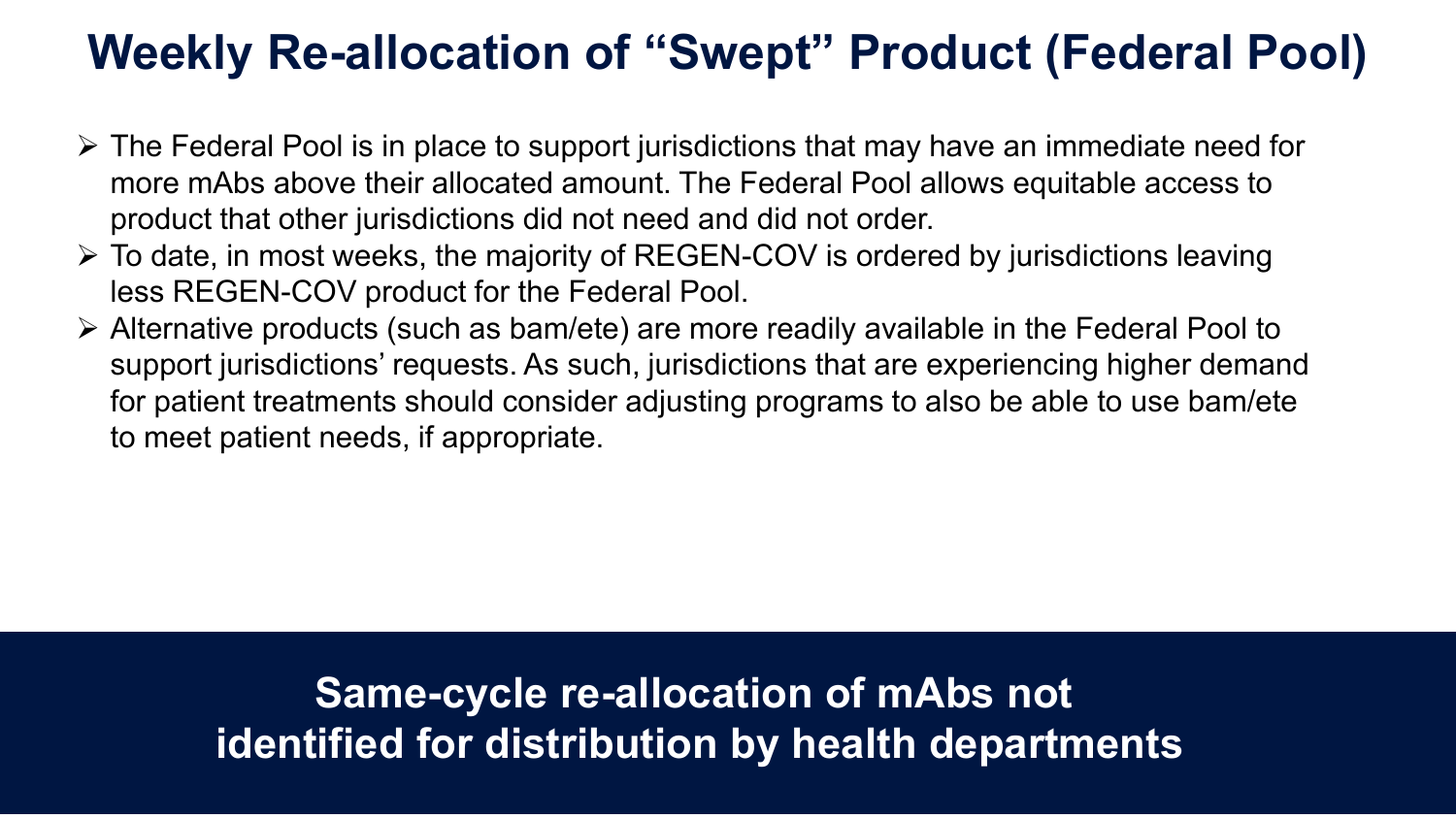# **Distribution Determination and Shipment Rhythm Cycle 11: Nov 29 – Dec 12**

| Monday                                                                                                                                                                                   | <b>Tuesday</b>                                                                                                                                    | Wednesday                                                                                                                                                                     | Thursday                                                                                                                                                                               | Friday                                                                                                                                                                   | Saturday                         | Sunday                                                                                 |
|------------------------------------------------------------------------------------------------------------------------------------------------------------------------------------------|---------------------------------------------------------------------------------------------------------------------------------------------------|-------------------------------------------------------------------------------------------------------------------------------------------------------------------------------|----------------------------------------------------------------------------------------------------------------------------------------------------------------------------------------|--------------------------------------------------------------------------------------------------------------------------------------------------------------------------|----------------------------------|----------------------------------------------------------------------------------------|
| Distributions for<br>states/territories<br>determined for<br>current cycle<br>Re-allocation of<br>"swept" product<br>determined for<br>previous cycle<br>Notification to<br>stakeholders | States/territories<br>continue<br>identification and<br>allocation to their<br>delivery sites<br><b>HHS/ASPR</b><br><b>Office Call</b><br>Session | States/territories<br>continue<br>identification and<br>allocation to their<br>delivery sites<br>continues<br>Delivery of<br>product begins<br><b>HHS/ASPR</b><br>stakeholder | Delivery of<br>product continues<br><b>HHS/ASPR</b><br><b>Office Call</b><br><b>Session</b><br>Request for<br>additional mAbs<br>(from "swept"<br>pool) due 5:00 pm<br>ET through RECs | State/territory<br>identification and<br>allocation to<br>delivery sites<br>complete<br>$(5:00 \text{ pm ET on})$<br>Dec $10^{th}$ )<br>Delivery of<br>product continues | Delivery of<br>product continues | Re-allocation of<br>"swept" product<br>(Federal Pool)<br>assessment by<br><b>USG</b>   |
| States/territories<br>identify and<br>allocate to their<br>delivery sites                                                                                                                |                                                                                                                                                   | update calls<br><b>Utilization</b><br>reporting due<br>$(11:59 \text{ pm ET})$                                                                                                |                                                                                                                                                                                        | <b>HHS/ASPR</b><br>Therapeutics 210<br>Seminar; every<br>other Friday                                                                                                    |                                  | Key<br><b>HHS distribution</b><br>determination complete<br>First delivery of products |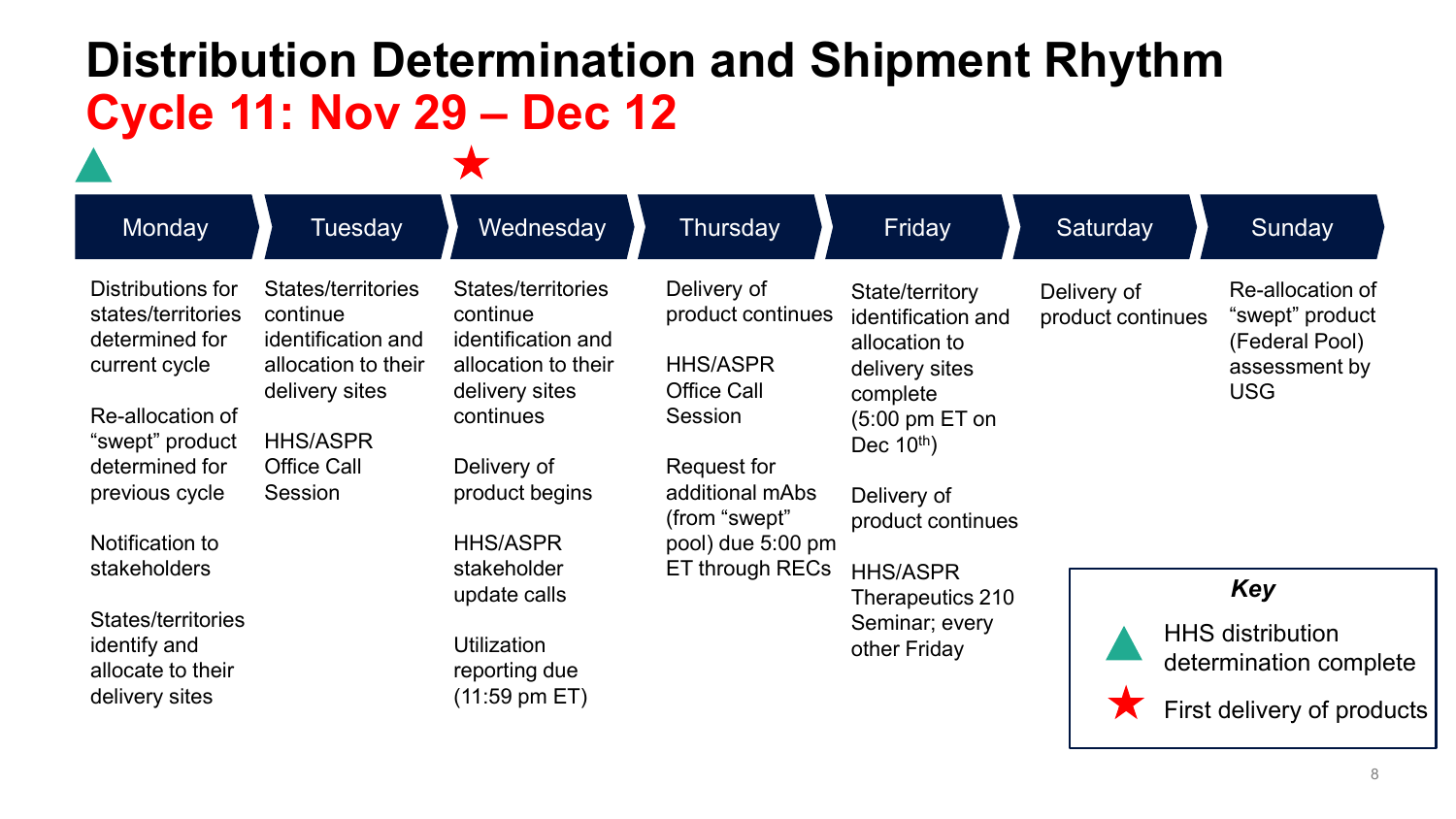# **Reporting Requirements**

Sites administering USG-purchased COVID-19 mAb therapeutics must provide information on product utilization and stock on hand through CDC's National Healthcare Safety Network (**NHSN**), **HHS Protect**, **TeleTracking**, or **state/territory health departments**, depending on facility type and jurisdictional guidance.



## **Weekly utilization reporting required by 11:59 pm each Wednesday**

For additional information on reporting requirements, visit the site below:

<https://www.phe.gov/emergency/events/COVID19/investigation-MCM/Pages/COVID19-therapeutics-teletracking.aspx>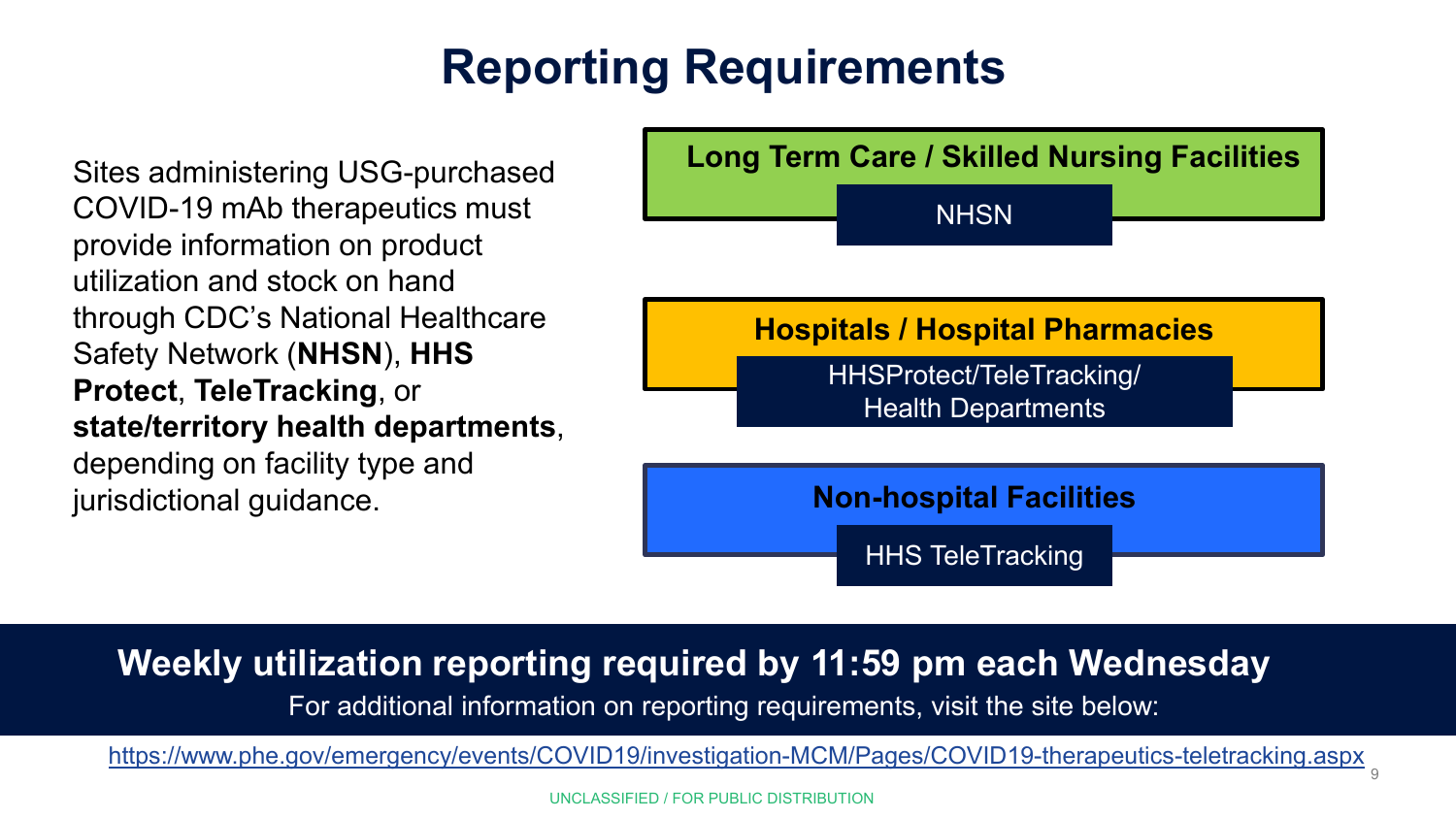## **COVID-19 treatment guidelines when there are logistical constraints**

- The NIH [COVID-19 Treatment Guidelines Panel](https://www.covid19treatmentguidelines.nih.gov/therapies/statement-on-the-prioritization-of-anti-sars-cov-2-monoclonal-antibodies/) **recommends** using anti-SARS-CoV-2 monoclonal antibodies for the treatment of mild to moderate COVID-19 and for post-exposure prophylaxis (PEP) of SARS-CoV-2 infection in individuals who are at high risk for progression to severe COVID-19, as outlined in the FDA Emergency Use Authorizations (EUAs). See [the individual EUAs](https://protect-us.mimecast.com/s/dtIVCQWOVZtkRKqyjHP-ePZ) for details.
- Logistical constraints (e.g., limited space, not enough staff who can administer therapy) can make it difficult to administer these agents to all eligible patients. In situations where it is necessary to triage eligible patients, the Panel suggests:
	- **Prioritizing the treatment of COVID-19 over PEP of SARS-CoV-2 infection.**
	- **Prioritizing the following groups over vaccinated individuals who are expected to have mounted an adequate immune response**:
		- Unvaccinated or incompletely vaccinated individuals who are at high risk of progressing to severe COVID-19
		- Vaccinated individuals who are not expected to mount an adequate immune response (e.g., immunocompromised individuals).
- **Providers should use their clinical judgment** when prioritizing treatment or PEP in a specific situation. When there are no logistical constraints for administering therapy, these considerations **should not** limit the provision of anti-SARS-CoV-2 monoclonal antibodies.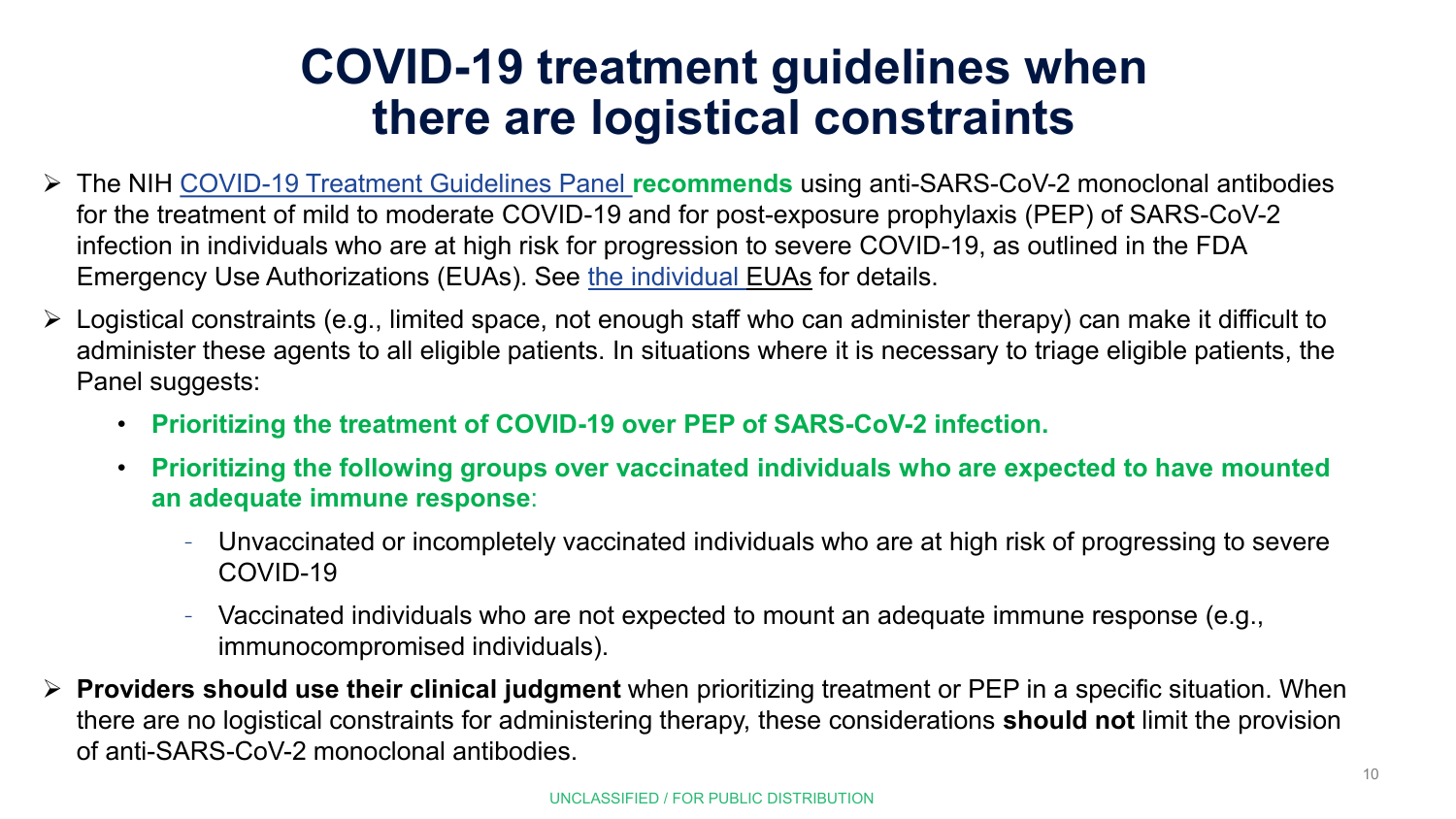# **Storage Requirements for COVID-19 mAbs\***

|                                                                                                         | bamlanivimab/etesevimab                                                                                | casirivimab/imdevimab<br><b>(REGEN-COV)</b>                                                                             | sotrovimab                                                                                                              |
|---------------------------------------------------------------------------------------------------------|--------------------------------------------------------------------------------------------------------|-------------------------------------------------------------------------------------------------------------------------|-------------------------------------------------------------------------------------------------------------------------|
| <b>Storage of UNOPENED VIALS</b><br>in original carton                                                  | Refrigerated $(2-8°C/36-46°C)$ :<br>until expired                                                      | <b>Refrigerated</b> $(2-8°C/36-46°C)$ :<br>until expired<br>Room temperature (up to 25°C/<br>77∘F): 30 days             | Refrigerated $(2-8°C/36-46°C)$ :<br>until expired                                                                       |
| <b>Storage of PREPARED</b><br><b>IV SOLUTION</b>                                                        | <b>Refrigerated</b> $(2-8°C/36-46°C)$ :<br>24 hours<br>Room temperature (20-25°C/<br>68-77°F): 7 hours | Refrigerated $(2-8°C/36-46°C)$ :<br>36 hours<br><b>Room temperature</b> (up to 25°C/<br>$77 \cdot F$ : 4 hours          | <b>Refrigerated</b> $(2-8°C/36-46°C)$ :<br>24 hours<br><b>Room temperature</b> (up to 25°C/<br>$77^{\circ}$ F): 6 hours |
| <b>Storage of PREPARED</b><br><b>SYRINGES**</b>                                                         | n/a                                                                                                    | <b>Refrigerated</b> $(2-8°C/36-46°C)$ :<br>24 hours<br><b>Room temperature</b> (up to 25°C/<br>$77^{\circ}$ F): 8 hours | n/a                                                                                                                     |
| Time to Equilibrate to Room<br><b>Temperature before</b><br><b>Administration</b><br>(Per EUA language) | Approximately 20 minutes                                                                               | 30 minutes                                                                                                              | Approximately 15 minutes                                                                                                |

For most up to date information, refer to product EUA Fact Sheets:

<http://pi.lilly.com/eua/bam-and-ete-eua-factsheet-hcp.pdf>

<https://www.regeneron.com/downloads/treatment-covid19-eua-fact-sheet-for-hcp.pdf>

[https://gskpro.com/content/dam/global/hcpportal/en\\_US/Prescribing\\_Information/Sotrovimab/pdf/SOTROVIMAB-EUA.PDF#nameddest=HCPFS](https://gskpro.com/content/dam/global/hcpportal/en_US/Prescribing_Information/Sotrovimab/pdf/SOTROVIMAB-EUA.PDF#nameddest=HCPFS)

*NOTE: Temperature ranges and specifications are per each product EUA*

\* The United States Pharmacopeia has created allowances for COVID-19 therapeutics outlined at [https://go.usp.org/l/323321/2020-04-11/345w2b.](https://go.usp.org/l/323321/2020-04-11/345w2b)

The monoclonal antibodies do not require a hood for preparation. Storage times noted in the product EUAs are regardless of whether a hood was used for preparation.

\*\* REGEN-COV EUA updated November 2021 to reflect increased storage time for syringes prepared for subcutaneous administration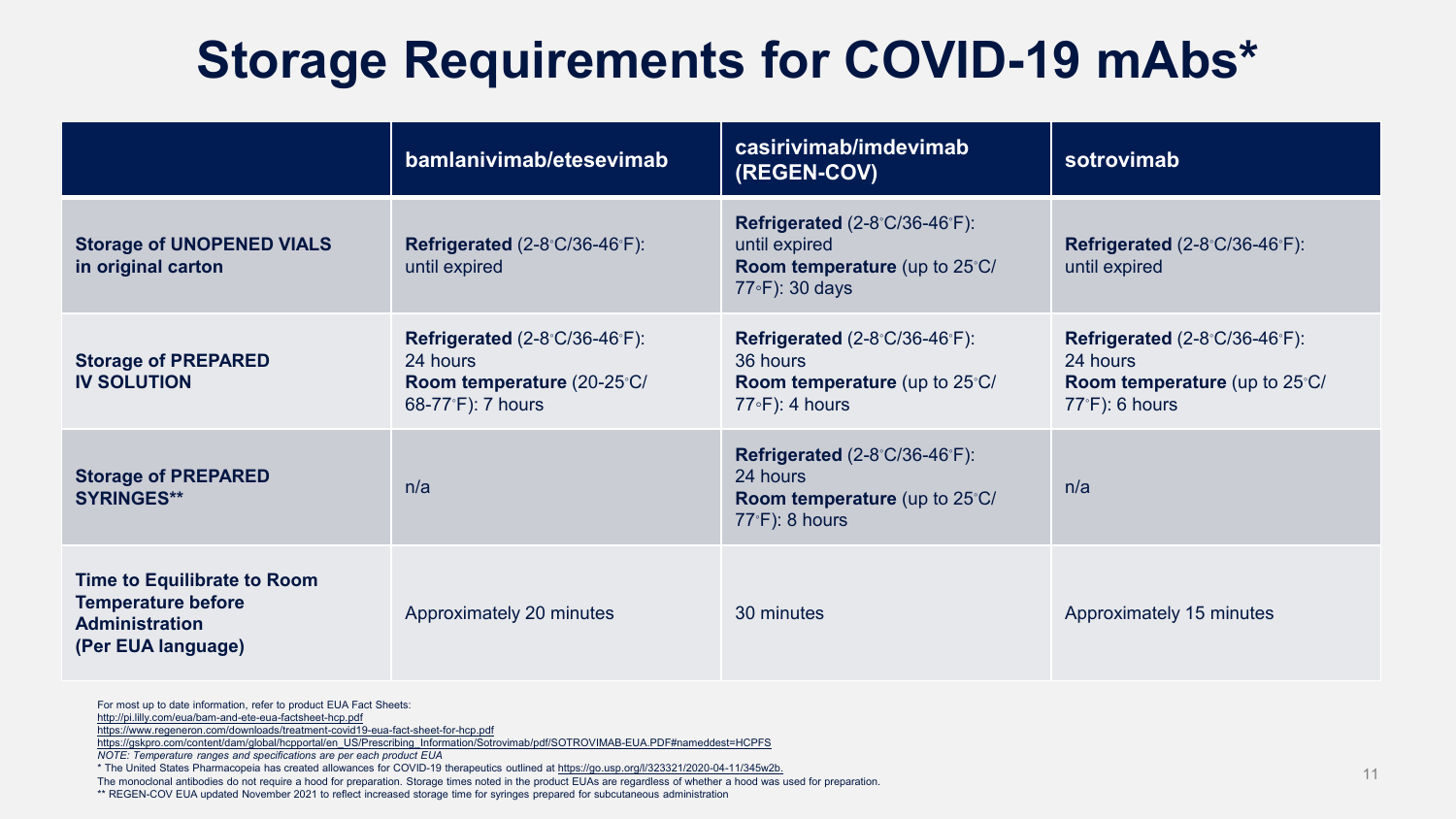# **Reminder: Health Partner Ordering Portal (HPOP)**

## **What is HPOP Therapeutics?**

• A therapeutics ordering portal which will eventually replace the Amerisource Bergen C-19 portal for therapeutics

### **HPOP Therapeutics Onboarding**

- Mandatory for all jurisdictional partners
- Required forms (submitted to the region's government sponsor)
	- New Partner Request Form (1 per partner)
	- New User Access Request Form (1 per contact)
	- HHS Rules of Behavior (1 per contact)
- All forms were due **Nov 19, 2021.**

### **HPOP Terminology**



## **HPOP use is mandatory for all jurisdictional partners.**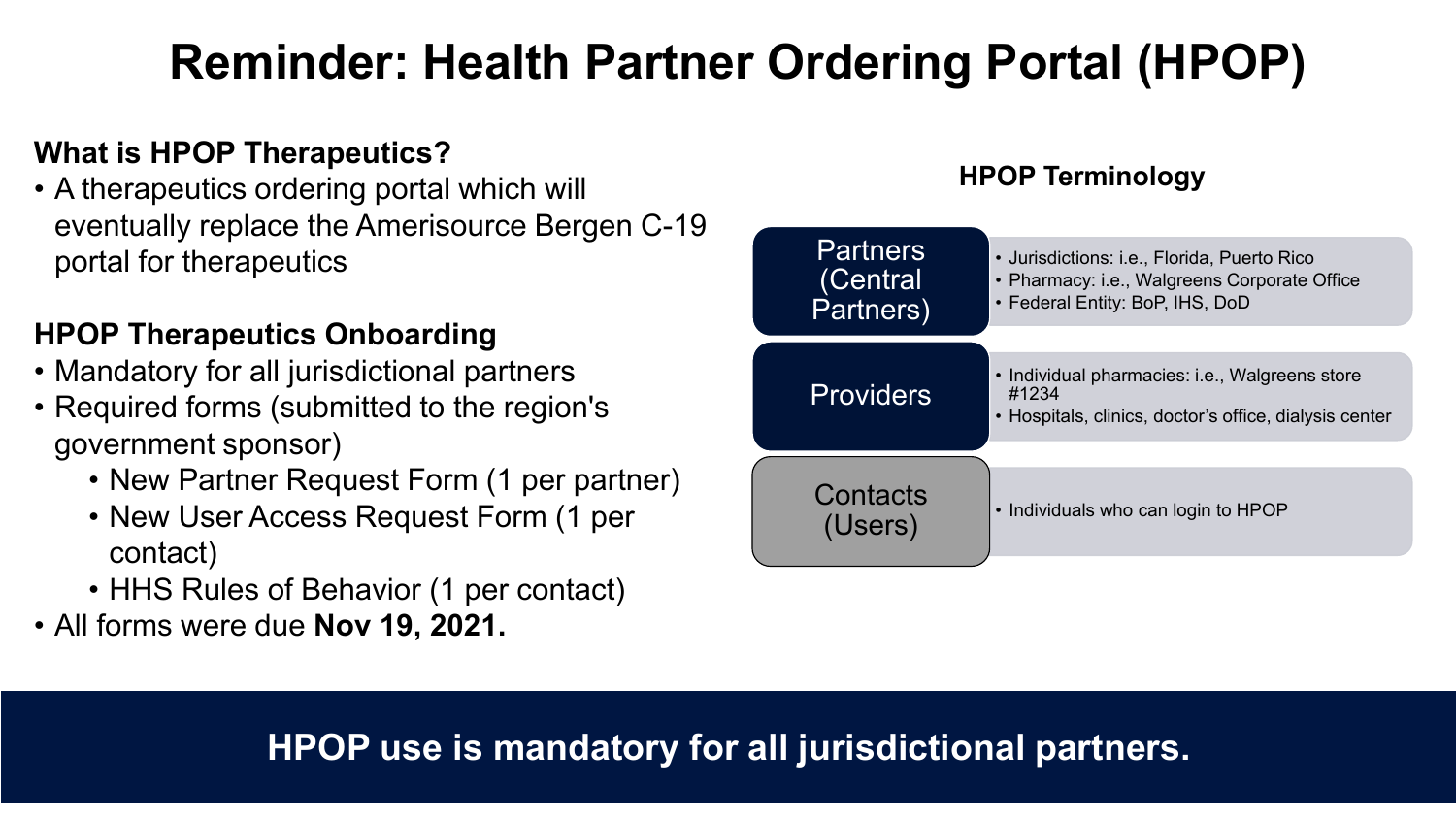# **Reminder: Health Partner Ordering Portal (HPOP)**

## • **HPOP Activation Emails**

- o Expire after 72 hours
- o Emails will come from "VTrckS Provider Ordering Portal," **vpop-no-reply@cdc.gov**
- $\circ$  Organizations should whitelist this address in email servers, firewalls, etc.

## • **Federal Retail Pharmacy Therapeutics Partners (FRPTP)**

- $\circ$  FRPTP providers are exclusively managed by the FRPTP itself
- o Jurisdictional partners must not add FRPTP providers
- $\circ$  Jurisdictions must work with the FRPTP partner to setup those relationships

## **Please contact your ASPR Regional Emergency Coordinator if you have questions.**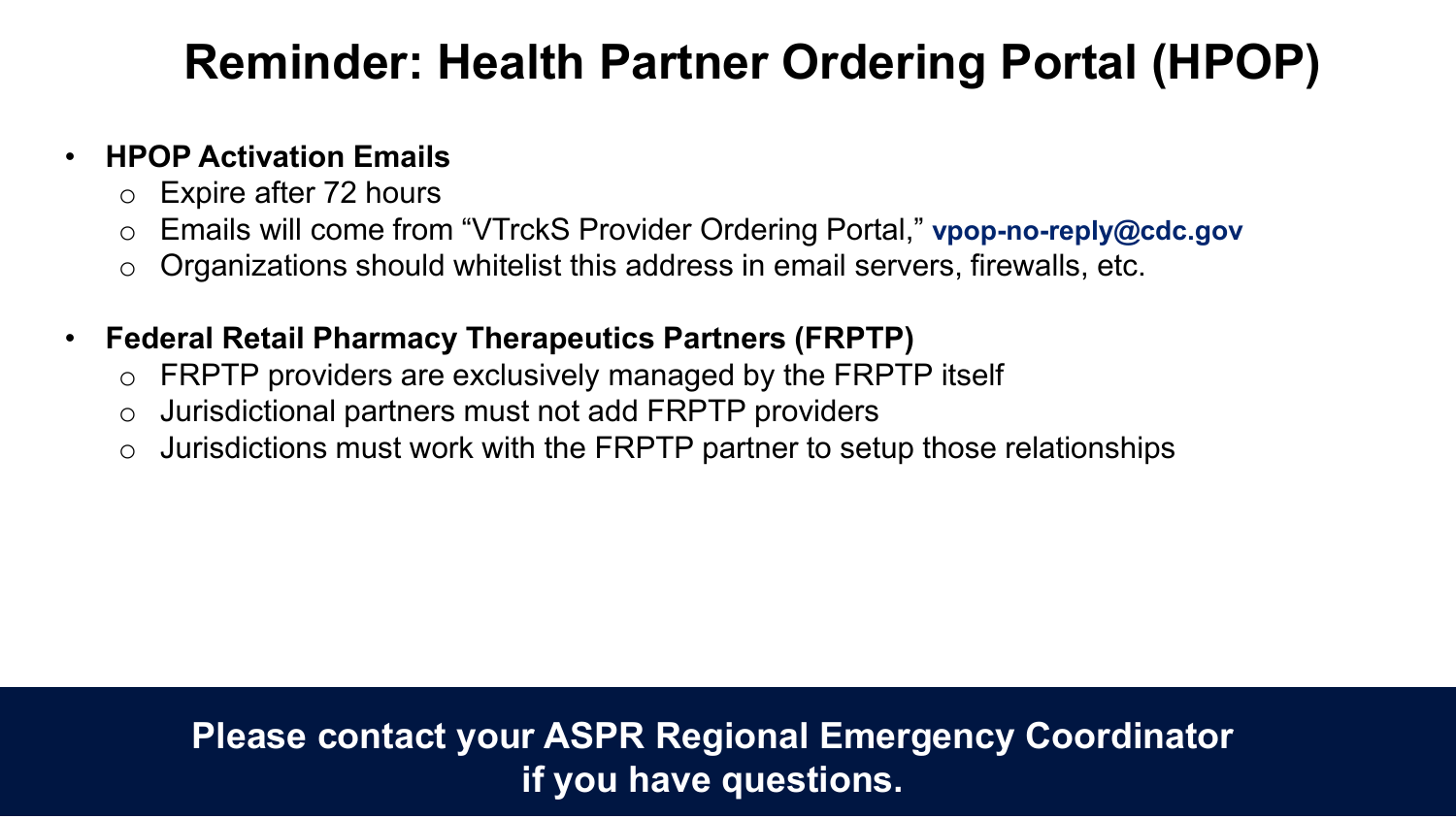# **Reminder: Health Partner Ordering Portal (HPOP)**

#### **HPOP Therapeutics Timeline**

- **Nov 19:** HPOP partners and contacts complete HPOP & Tiberius onboarding forms
- **Nov 30:** Jurisdictions access Tiberius Site Selection Planning Tool;
	- o Begin creating files for AZ and Merck Therapeutic provider sites (2 files only)
	- o Tiberius requires separate onboarding from HPOP
	- o Each jurisdiction has an Optumserve contractor supporting Tiberius
- **Nov 30:** Jurisdictions email site selection files to CAG for processing ([HPOP-Therapeutics@hhs.gov\)](mailto:HPOP-Therapeutics@hhs.gov)
- **Nov 25-30 :** HHS processes jurisdiction site selection files
- **Dec 1:** HPOP partner contacts begin to receive registration emails
	- o Contacts must log in (email expires after 72 hours)
	- o Partner reviews current providers (active status, categorization, and state pin)
	- o Partners add missing provider addresses & categorize them as "monoclonal special" or "antiviral"
- **Dec 2-UTC (tentative):** HPOP provider contacts begin to receive registration emails
	- o Partners upload or enter provider contacts to send out these emails
	- o Provider contacts must log in (email expires after 72 hours) and sign attestation
	- o Providers verify address/hours, enter license #/expiry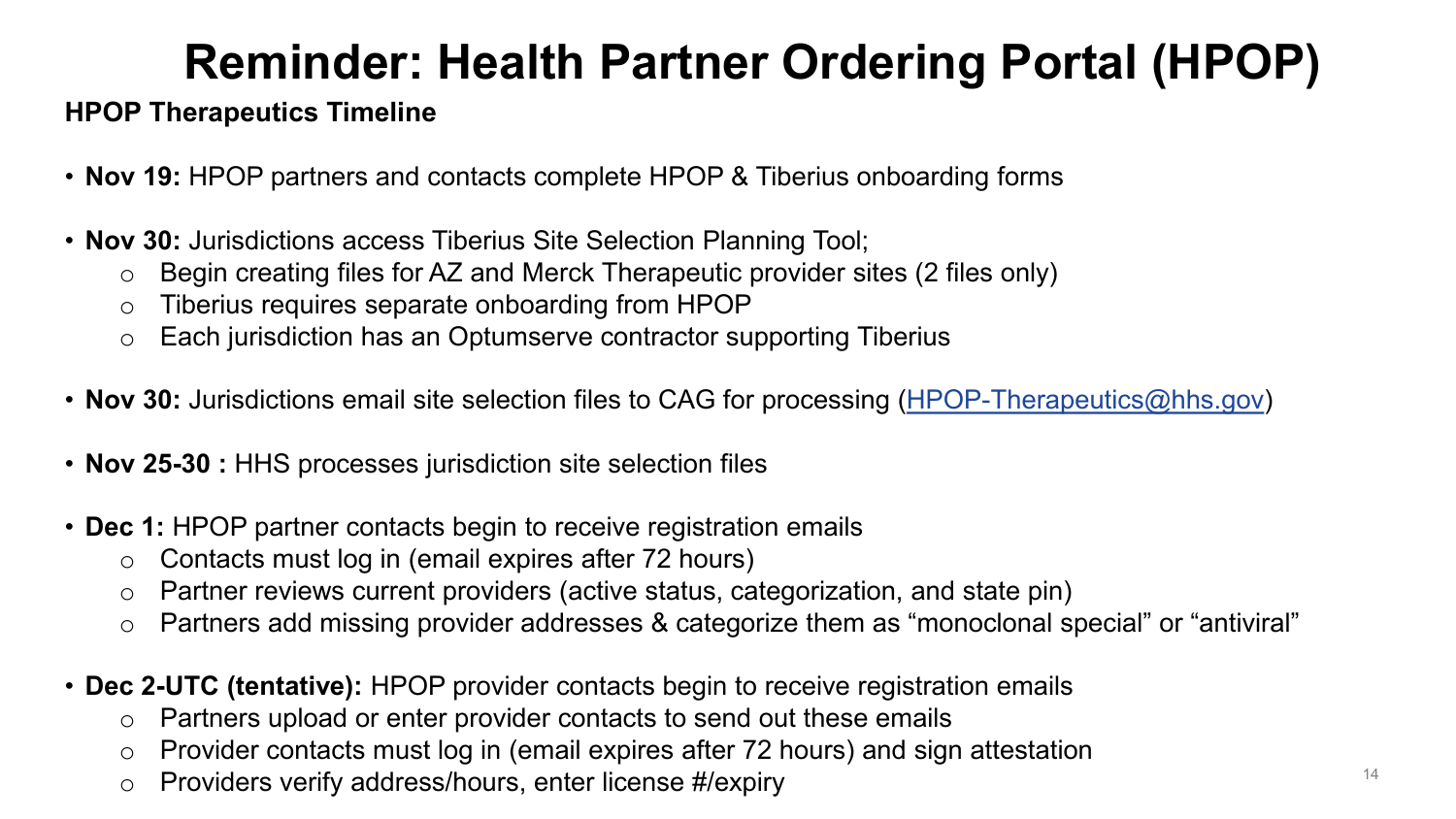# **Planning for Future COVID-19 Therapeutics**

#### **What we know:**

- AstraZeneca submitted an application to FDA for Emergency Use Authorization (EUA) for AZD7442, a long-acting antibody (LAAB) combination, for prophylaxis of symptomatic COVID-19
- Merck and Pfizer submitted applications to FDA for EUA for molnupiravir and Paxlovid, respectively, investigational oral antiviral drugs, for the treatment of mild-to-moderate COVID-19 in adults who are at risk for progressing to severe COVID-19 and/or hospitalization

## **What we're doing:**

- Engagements with state and territorial health officials for planning as USG develops distribution plans (contingent upon products' receipt of EUA)
- Engagements with pharmacy organizations/associations as USG develops distribution plans (contingent upon products' receipt of EUA)
- **Awaiting FDA decision**

## **The FDA has received EUA applications for additional COVID-19 therapeutics.**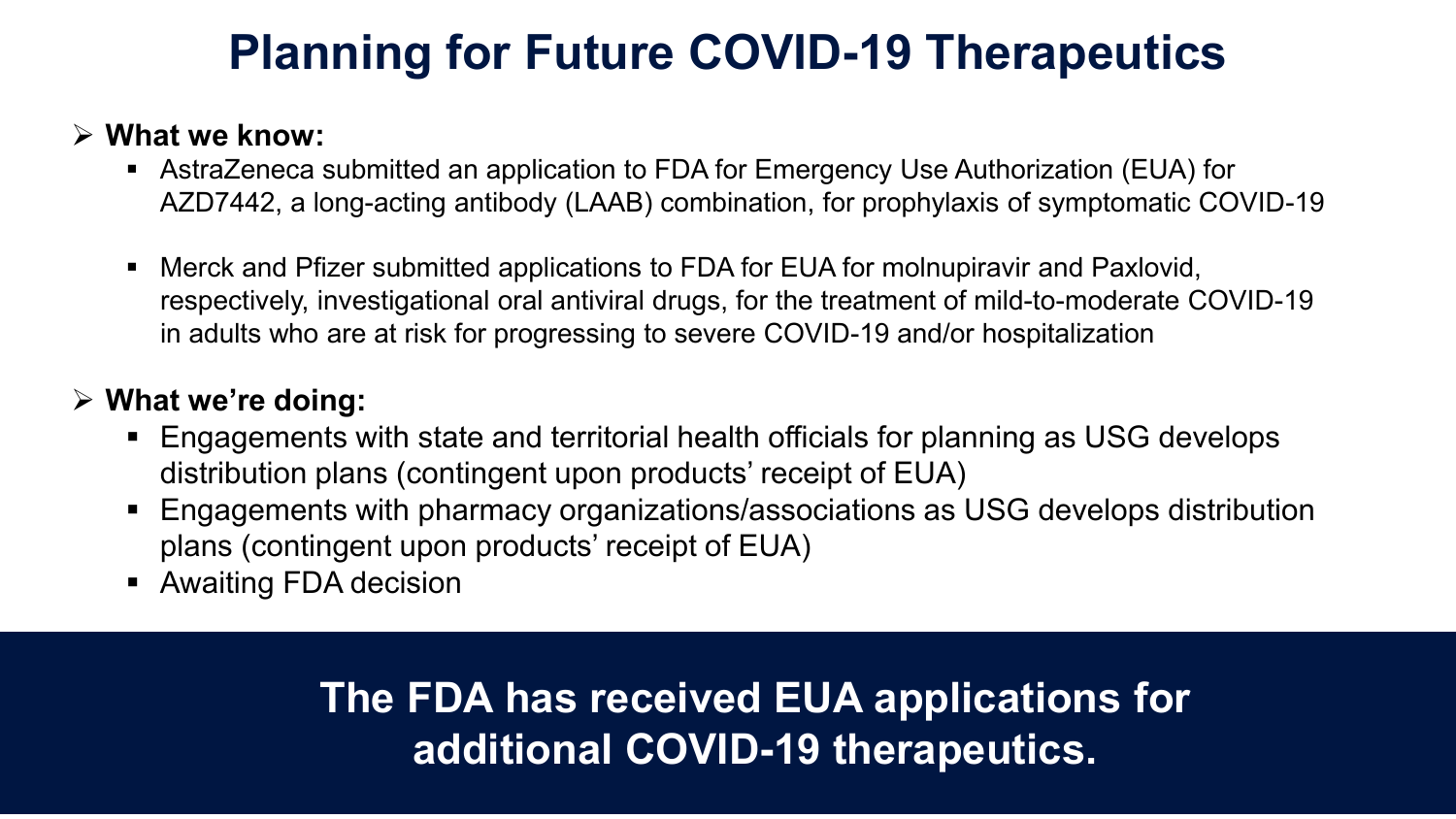## **Prevalence of Delta Variant Nationally**



- Delta (B.1.617.2) variant was at 31% nationally as of 6/19 and is **99.9% nationally as of 11/29**  (pending data via [Nowcast](https://covid.cdc.gov/covid-data-tracker/?CDC_AA_refVal=https%3A%2F%2Fwww.cdc.gov%2Fcoronavirus%2F2019-ncov%2Fcases-updates%2Fvariant-proportions.html#variant-proportions))
- States/territories encouraged to reach out with questions/concerns
- **REGEN-COV, bam/ete, and sotrovimab are all expected to retain activity to the Delta variant**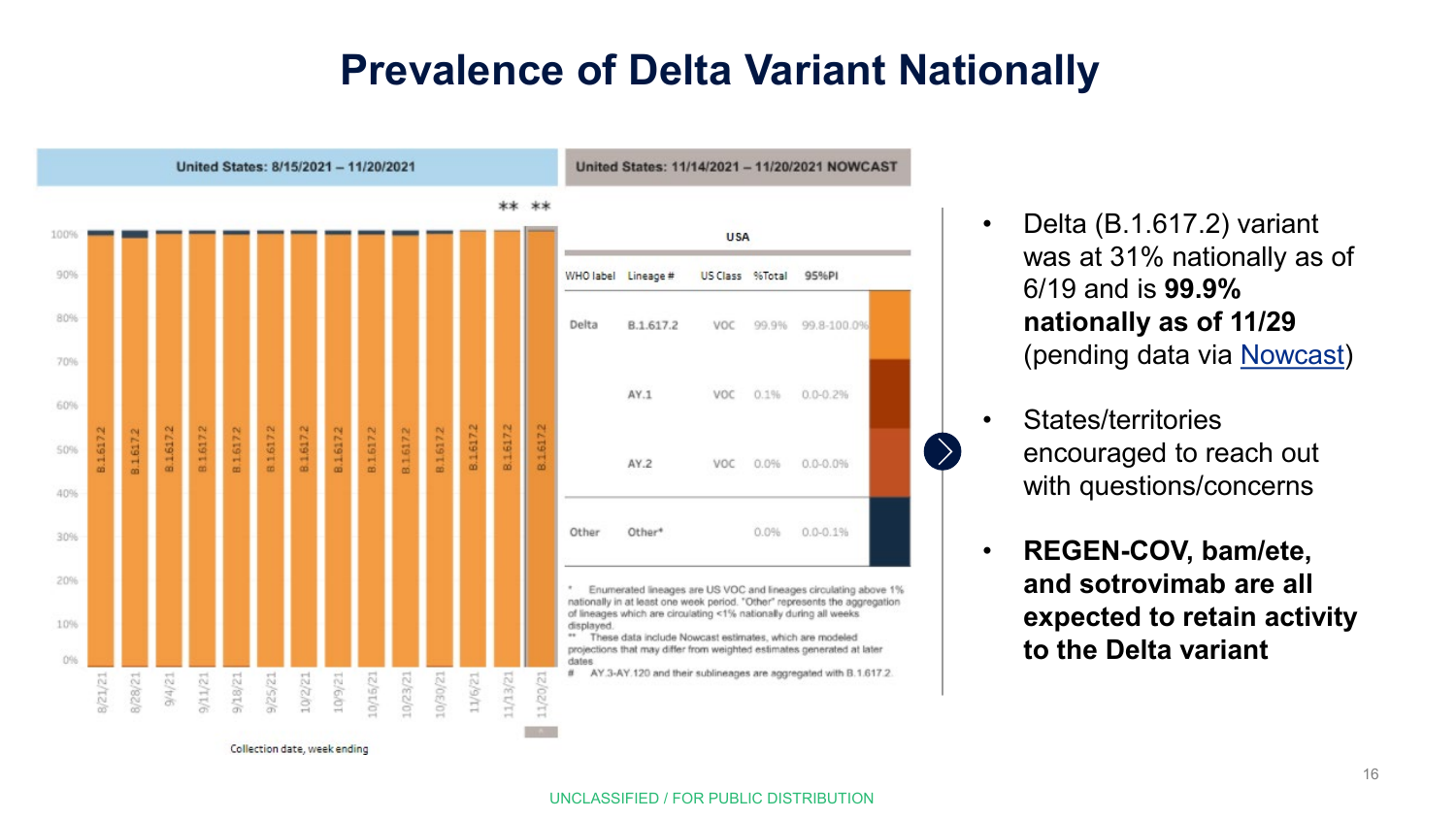## **Frequently Asked Questions (I/II)**

#### **Q1. Why did HHS transition from direct ordering to the state/territory-coordinated distribution system for COVID-19 mAbs?**

The increased incidence of the Delta variant of SARS-CoV-2 caused a substantial surge in the utilization of monoclonal antibody (mAb) drugs, particularly in areas of the country with low vaccination rates. HHS is committed to helping ensure consistent availability of these critical drugs for current and future patients in all geographic areas of the country. As such, we updated the distribution process for mAbs to assure fairness and efficiency.

#### **Q2. How do I reach my state/territorial health department point of contact?**

If you do not know how to reach your health department POC, email HHS at COVID19Therapeutics@HHS.gov.

#### **Q3. How are COVID-19 monoclonal antibody therapeutics distributed under the state/territorycoordinated distribution system?**

The current process is a state/territory-coordinated distribution system similar to that used to distribute mAb product from November 2020 through February 2021.

HHS firmly believes a state and territory-coordinated distribution system will help maintain equitable distribution, both geographically and temporally, across the country - providing states and territories with consistent, fairly-distributed supply over the coming weeks.

Under this system, HHS determines the weekly amount of mAb product available to each state and territory. Subsequently, state and territorial health departments then determine which sites in their jurisdictions receive product and how much.

17

Contact **[COVID19Therapeutics@hhs.gov](mailto:COVID19Therapeutics@hhs.gov)** with any questions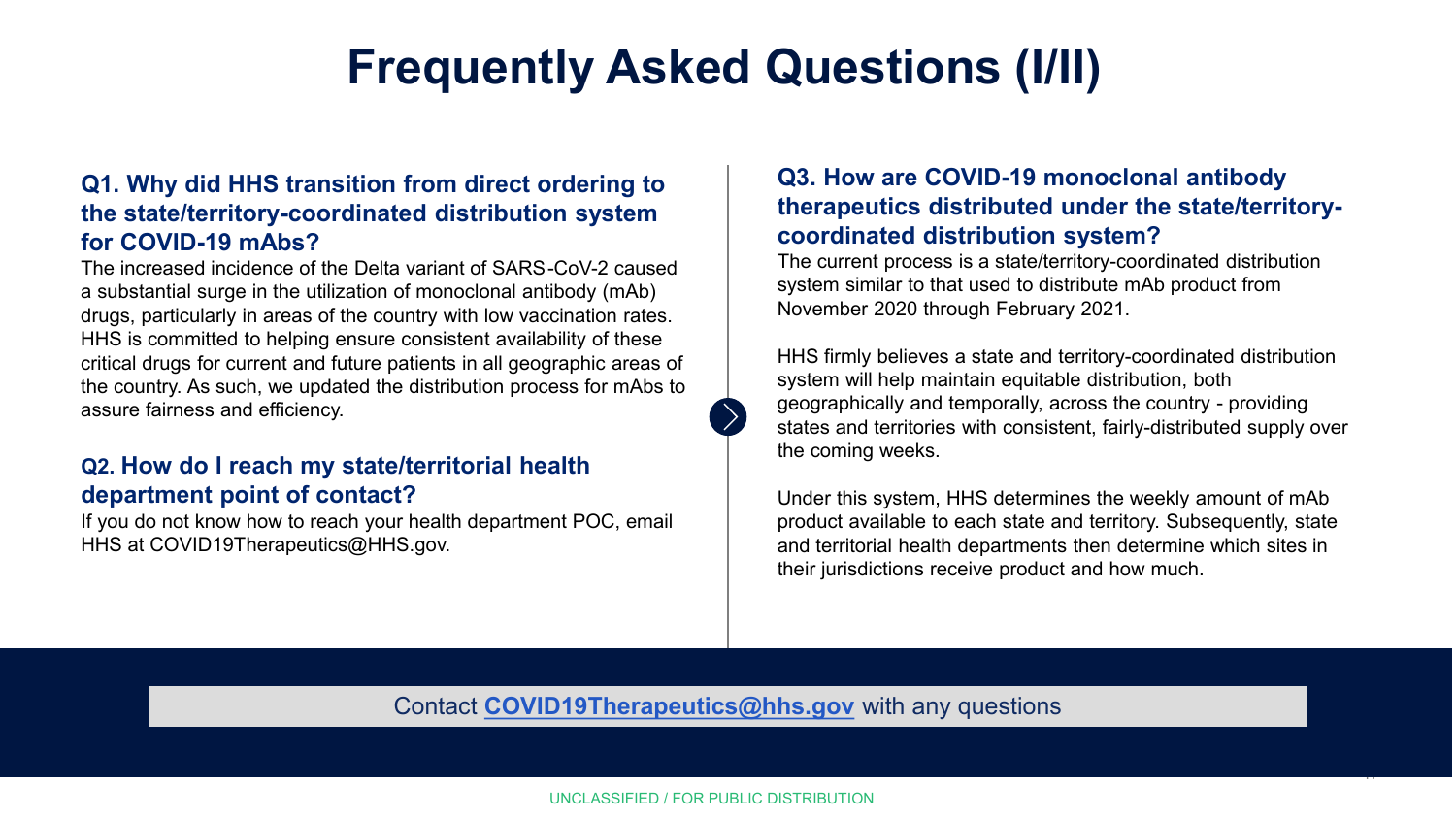# **Frequently Asked Questions (II/II)**

#### **Q4. What formula or equation was used to determine distribution amounts for Cycle 11?**

HHS looked at the past 7-day incident hospitalizations and case counts for each state/territory and the case counts for the entire country. A state or territory's percentage of the country's 7-day incident hospitalizations and weighted 7-day incident case counts equals that state's percentage of the available amount of mAbs for distribution this week. This week's distribution (Nov 29–Dec 3) included approximately 201,592 doses of mAbs.

#### **Q5. Can states/territories receive additional product above their determined distribution amount?**

If jurisdictions have met certain requirements, they may request a portion of weekly mAbs not allocated by other state/territorial health officials. Health department officials must make such requests through the appropriate ASPR REC. A list of the ASPR RECs with contact information can be found [here](https://www.phe.gov/Preparedness/responders/rec/Pages/default.aspx).

#### **Q6. Does HHS set aside distribution amounts for federal entities?**

Yes; this week, HHS determined separate distribution amounts for Department of Health and Human Services, Department of Veterans Affairs, Department of Defense, Department of Homeland Security, and Department of State.

#### **Q7. My distribution of mAbs was lost or destroyed in transit. Can it be replaced?**

Yes! If your distribution of mAb products was lost or destroyed in transit, please contact HHS at [COVID19Therapeutics@HHS.gov](mailto:COVID19Therapeutics@HHS.gov) for assistance.

#### **Q8. Will HHS transition back to the regular direct ordering process? If so, when?**

HHS will continue to monitor product utilization rates, COVID-19 case burden, and overall availability of monoclonal antibody therapeutics to determine when we will shift back to the normal direct ordering process.

#### **Q9. Will the distribution of product be affected over the holidays?**

HHS will maintain a two-week distribution cycle through the end of December in an effort to help provide flexibility for ordering around holiday schedules and to ensure administration sites do not experience delivery disruptions. Product may be ordered during the entire two-week period, up to the allocated amount. The current distribution cycle spans Nov 29 – Dec 12.

#### **Q10. What is HPOP, and is it mandatory for state/territorial health departments to use this system?**

HPOP is the Health Partner Ordering Portal - a therapeutics ordering portal which will eventually replace the Amerisource Bergen C-19 portal for therapeutics. All jurisdictional partners must use this system, once employed for the ordering of therapeutics. Health departments are encouraged to work through their ASPR RECs should they have questions.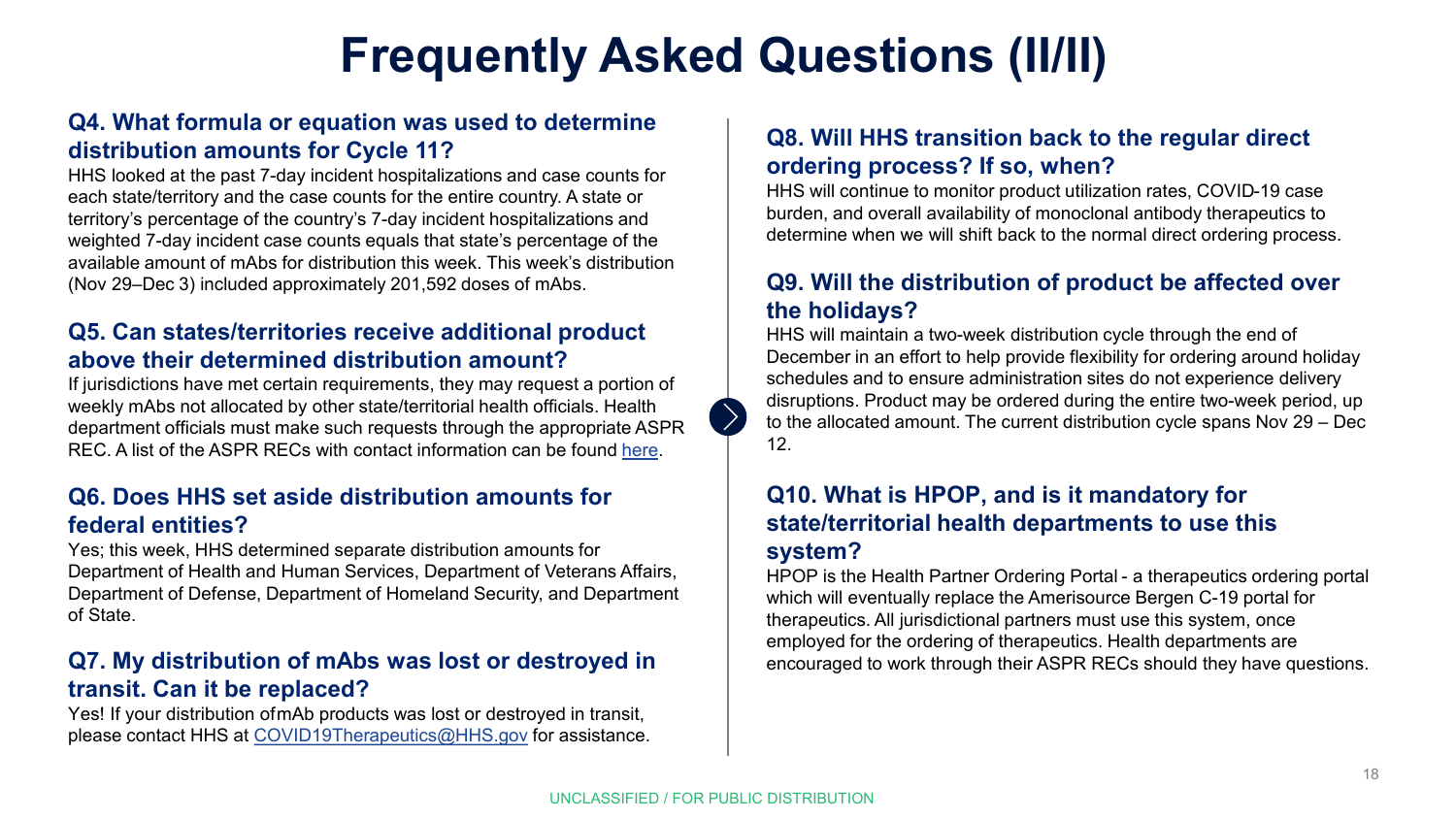# **Weekly Stakeholder Engagements**

- **Office Call Sessions**: **HHS / ASPR Distribution and Administration of COVID-19 Therapeutics –open to all with equity in the process** 
	- Tuesdays (2:00-2:30PM ET)
	- Thursdays (2:00-2:30PM ET)
- **Stakeholder Call: State and Territorial Health Officials**
	- Wednesdays (2:00-3:00PM ET)
- **Stakeholder Call: National Health Care and Medical Orgs and Associations**
	- Wednesdays (3:15-4:15PM ET)
- **Federal COVID-19 Response: Therapeutics 210 Webinar** 
	- Every other Friday (12:00-1:00PM ET); Next session *Dec 3*
	- Target audience: new administration sites, health officials [https://hhsasproea.zoomgov.com/j/1617536991?pwd=NjFMcnJOUENuSFhtRFFt](https://hhsasproea.zoomgov.com/j/1617536991?pwd=NjFMcnJOUENuSFhtRFFtaWltejYzZz09) aWltejYzZz09

19

**Please email [COVID19Therapeutics@hhs.gov](mailto:COVID-19Therapeutics@hhs.gov) to request Zoom links for these calls**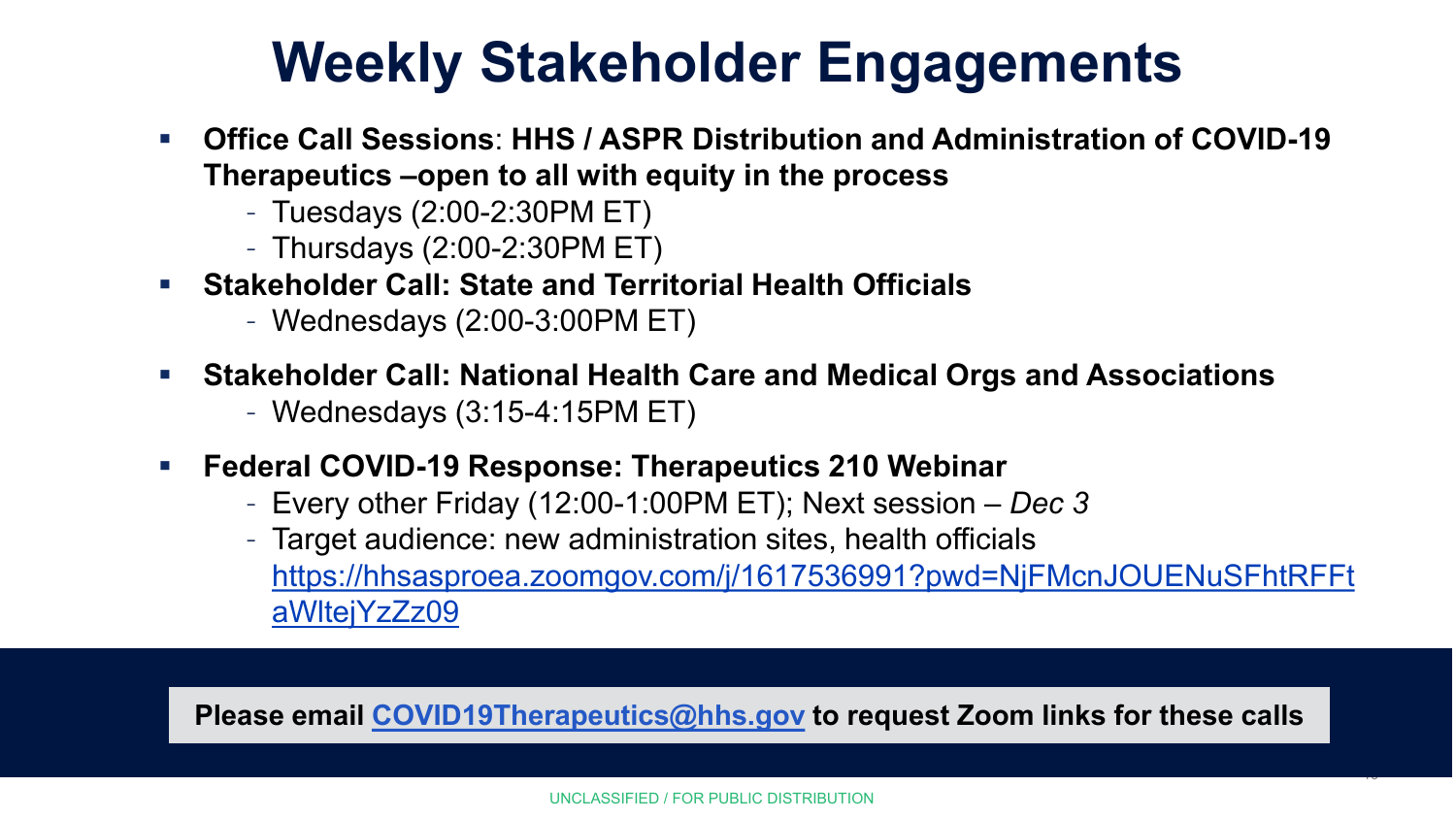**Helpful information and resources (I/II)**

#### **Product resources:**

- **HHS Protect Therapeutics Dashboard**  [https://protect.hhs.gov/workspace/module/view/latest/ri.workshop.](https://protect.hhs.gov/workspace/module/view/latest/ri.workshop.main.module.084a09b4-bcd0-4a6b-817a-90afb7a3cd1d) main.module.084a09b4-bcd0-4a6b-817a-90afb7a3cd1d
- **Monoclonal Antibody Therapeutics Homepage** <https://www.phe.gov/mabs>
- **COVID-19 Monoclonal Antibody Therapeutics Communications Toolkit** <https://www.phe.gov/mabs-toolkit>
- **REGEN-COV: Subcutaneous Injection Instructions for Healthcare Providers**  [https://www.phe.gov/emergency/events/COVID19/therapeutics/Pag](https://www.phe.gov/emergency/events/COVID19/therapeutics/Pages/REGEN-COV-Subcutaneous-Injection-Instructions-for-Healthcare-Providers.aspx) es/REGEN-COV-Subcutaneous-Injection-Instructions-for-Healthcare-Providers.aspx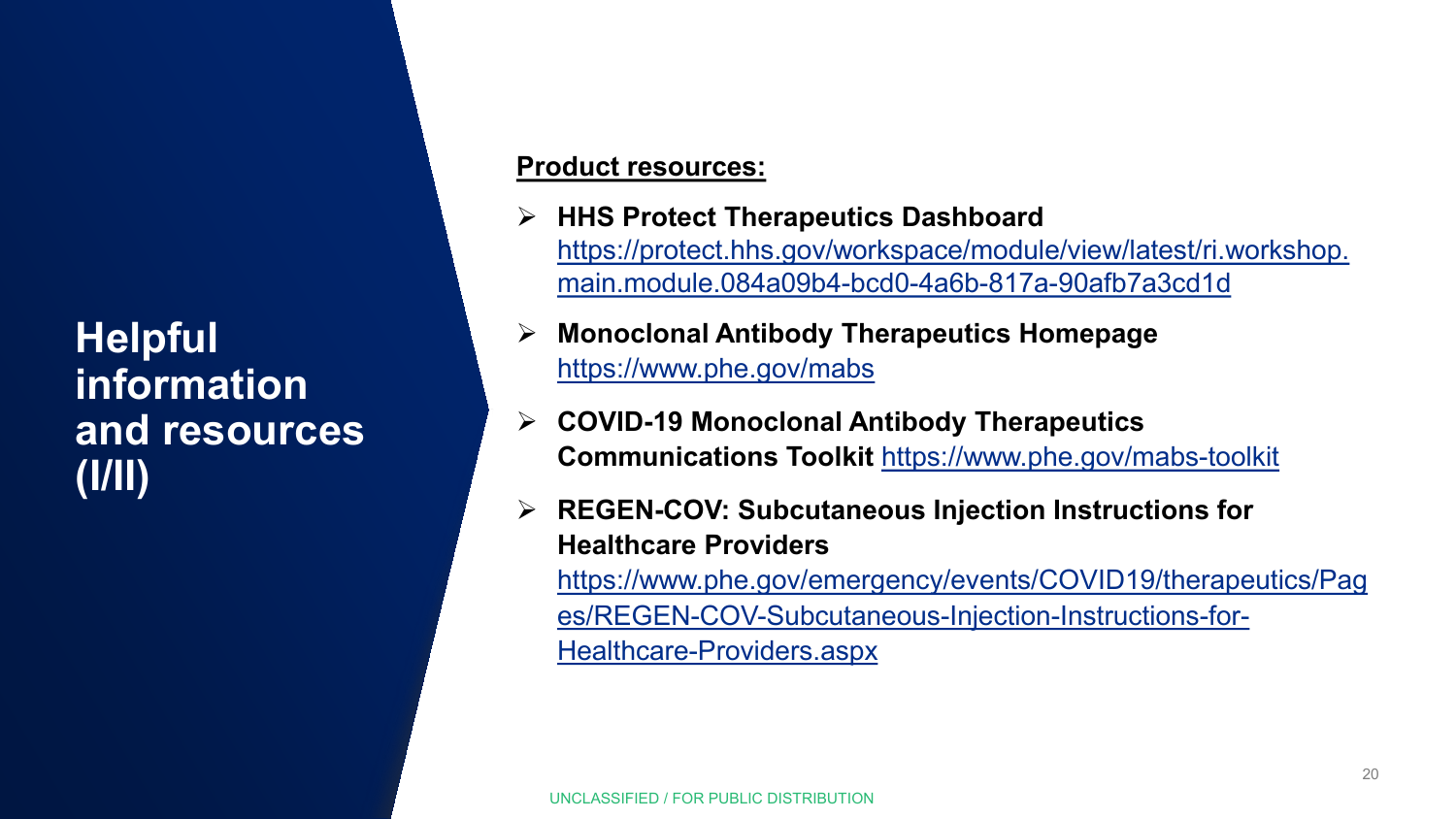**Helpful information and resources (II/II)**

- **HHS/ASPR Website (mAbs):** [phe.gov/mAbs](https://www.phe.gov/emergency/events/COVID19/therapeutics/Pages/default.aspx)
- **HHS Website:** <https://combatcovid.hhs.gov/>
- **ASPR Regional Teams**
	- Consult [the ASPR Regional Team in your area f](https://www.phe.gov/Preparedness/responders/rec/Pages/default.aspx)or questions regarding COVID-19 medical countermeasures
- **ASPR TRACIE** [general hurricane resources](https://asprtracie.hhs.gov/hurricane-resources)
- **HRSA Uninsured Program** [fact sheet](https://www.hhs.gov/sites/default/files/uninsured-patient-covid-services-poster.pdf)
- **Updated information sheets and resources for providers in English and Spanish**  <https://combatcovid.hhs.gov/hcp/resources>
- **Increased CMS reimbursement rates for mAb administration:** https://www.cms.gov/medicare/medicare[part-b-drug-average-sales-price/covid-19-vaccines-and](https://www.cms.gov/medicare/medicare-part-b-drug-average-sales-price/covid-19-vaccines-and-monoclonal-antibodies)monoclonal-antibodies